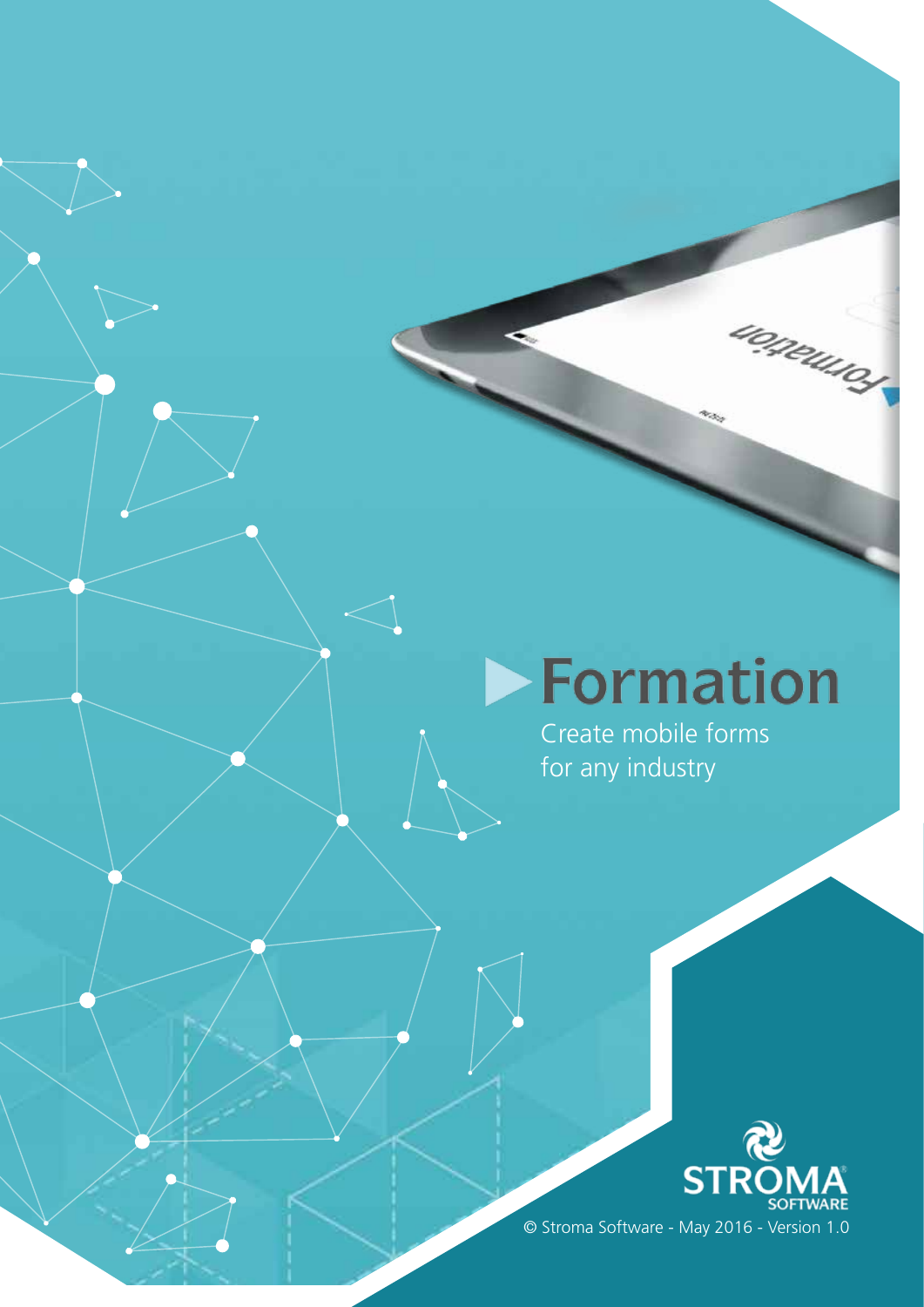# **Formation**

Data in a secure back office system

Build A personalised suite of digital forms



土豆土山豆豆土

**Collect** Data on iOS and Android devices Manage

Every year businesses waste millions of pounds through inefficient paper filling, lost or inaccurate data and awkward data management processes.

megabuyte

 $\overline{50}$ 

company

2015

**Does data collection cause problems** on site, in the field or on the shop floor?

> manage data is inefficient, flouts environmental management principles and raises data security issues.

**C** European<br> **Business**<br>
C Awards insider **TOP 300 DRSM** National<br>smoion 201



Choose Formation Software and receive a mobile forms software to build digital versions of any paper based forms used within your business.

Formation

 $\equiv$ <sup>0</sup>

 $37000M$ 

Mobile Data Collection for any industry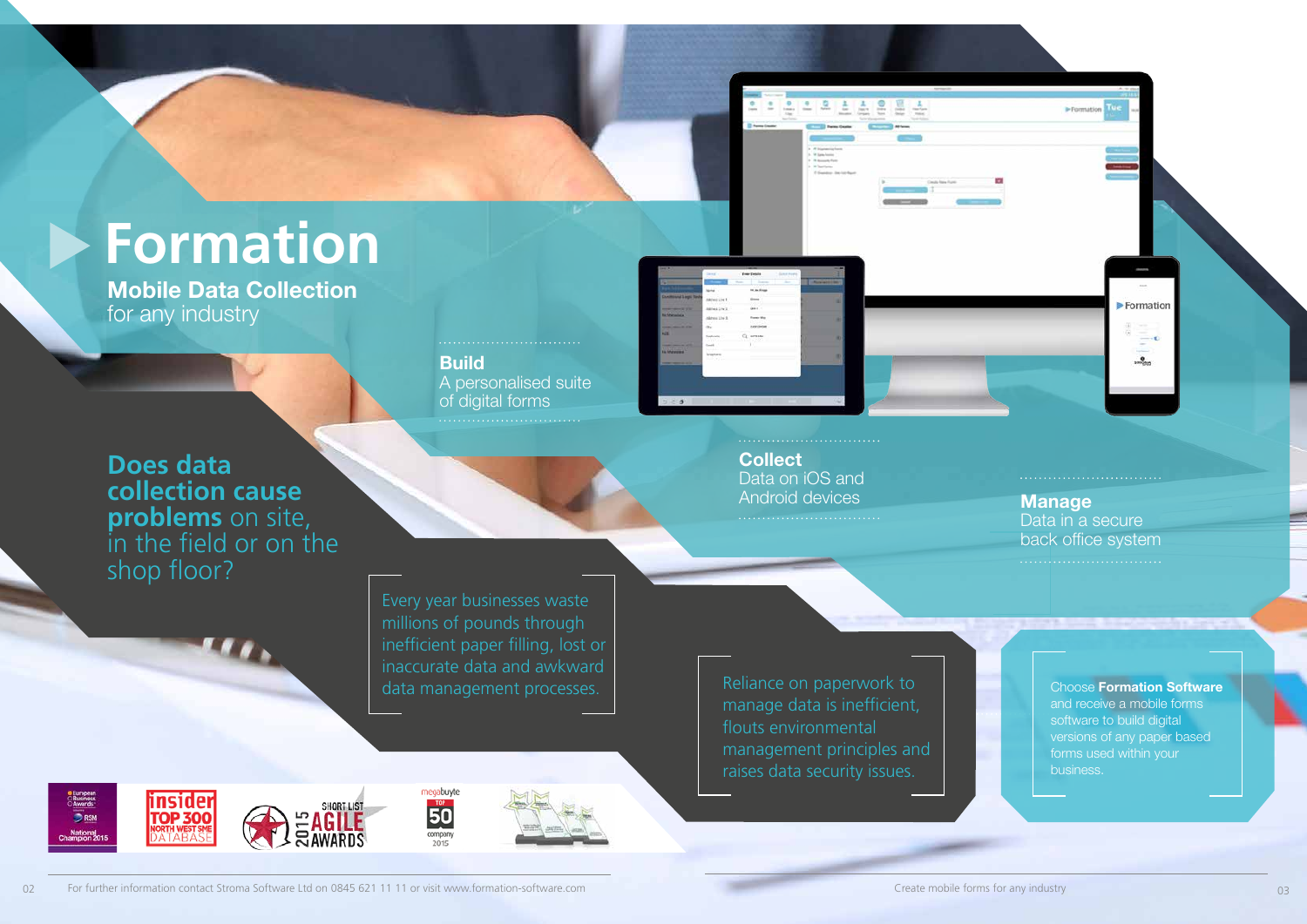# Features and **Functionality**

Formation Software is compliant with the ISO 27001, Information Security Management, standard to manage your business data safely and securely. It adapts to the specific requirements of your business and its processes to both streamline and improve customer, workflow and data management.

> Formation adapts to the needs of your business from departmental form creation to data management across a larger corporation

### Company branded

Alongside ISO 27001 compliance, Formation Software is regularly Penetration Tested to ensure data collection and storage occurs in line with recognised UK standards

You can customise Formation to suit your own branding, colours and logos to present a professional appearance to your customers

### Flexibility & scalability

#### Ease of integration

# **Formation Mobile**

Formation seamlessly integrates with your back office system or other leading ERP and CRM systems to enable a reliable flow of information throughout your business

### Compliance & security

### Formation **Management Studio**

The Formation Management Studio is a central management portal you'll use to build your unique forms and manage all the data collected by mobile workers using Formation in the field:

- > Simple 'drag and drop' form design
- > Full audit trail of all data
- > Secure storage on your internal server or the Formation Cloud
- > Personalise PDF outputs of completed forms
- > Generate management information reports
- > Push created forms to Formation Mobile devices in real time

Formation Mobile is available on both Apple and Android devices giving complete flexibility to field based staff in the

# secure, efficient collection of mobile data:

- > Available on Apple and Android devices
- > No Internet Connection required
- > Intelligent logic guides users through the form
- > Adapts to different languages
- 
- > PAF (Postcode Lookup) for UK addresses
- 

> Dynamic data input fields (inc. Text, Numeric, Video and Audio) > Sync completed forms to the Formation Management Studio in real time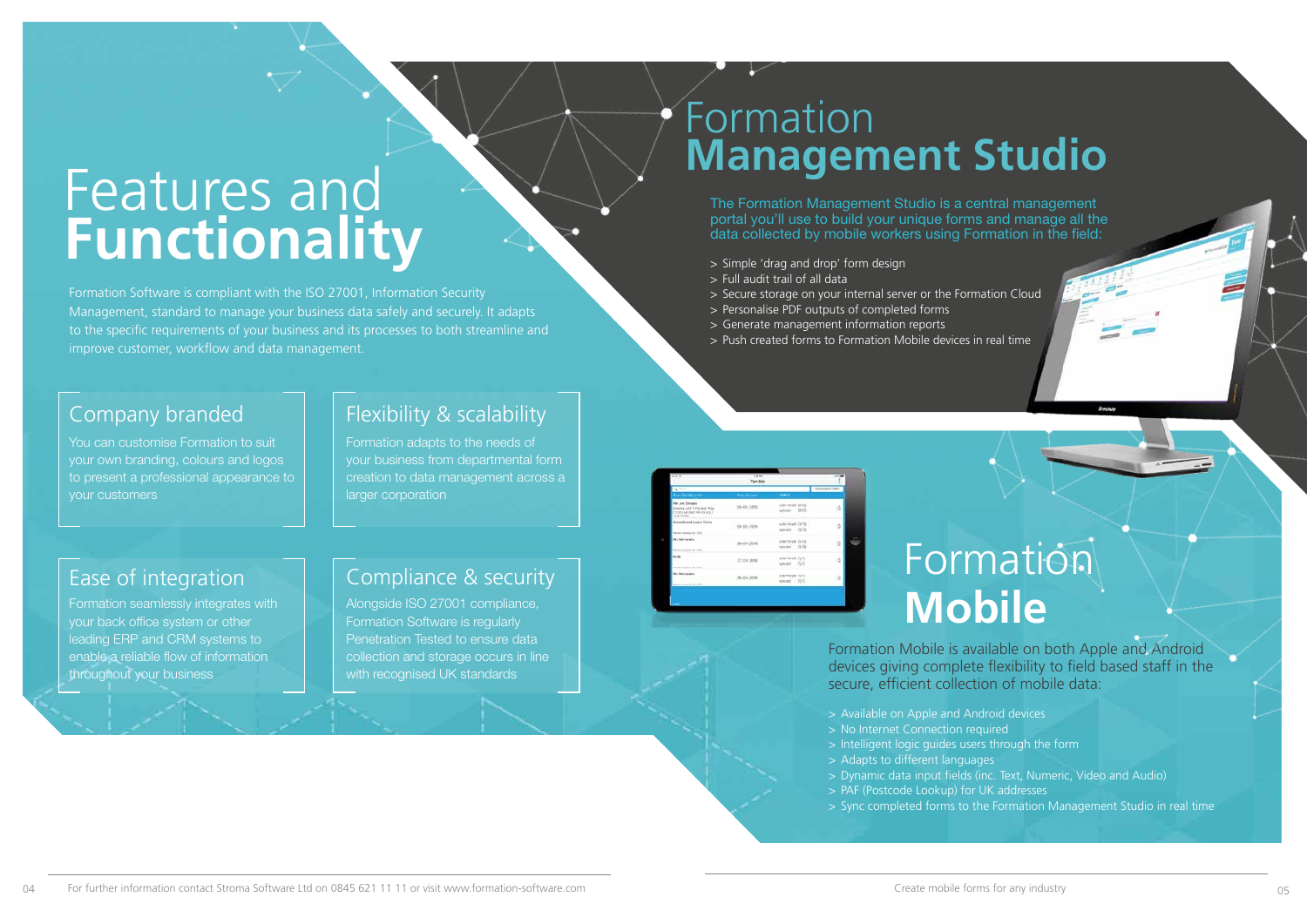You can either convert an existing paper document or create a new digital form from scratch. The software is adaptable to your business and flexible enough to accommodate any number of mobile data collection requirements from any industry, in the public, private and third sectors.

**Formation Software has been<br>Formation Software has been<br>invaluable in equipping our field<br>based staff with a mobile toolkit<br>help them advise and support our<br>customers more effectively I have** *invaluable in equipping our field based staff with a mobile toolkit to help them advise and support our customers more effectively. I have been very impressed by the quality of software provided.*

- Retail Healthcare
- Insurance Agriculture
- Automotive Consultancy
- Education
- Transportation and Warehousing
- And many more…

# Formation Software **in UK industry**

### The potential applications of **Formation Software are limitless**

### Choose your **Formation** for your industry

> Tourist Information data > PCI/CPI data checks > Departmental expenditure logs

### Engineering

> Installation test forms > Initial design plans

> Works orders

### Facilities Management

- > Budget and payment records
- > Equipment inventories
- > Security management forms

### Market Research

- > Competitor benchmarking
- > Price elasticity testing
- > Consumer feedback

### Local Authority

### Manufacturing

- > Quality Control audit
- > Product Defect report
- > Production Information record